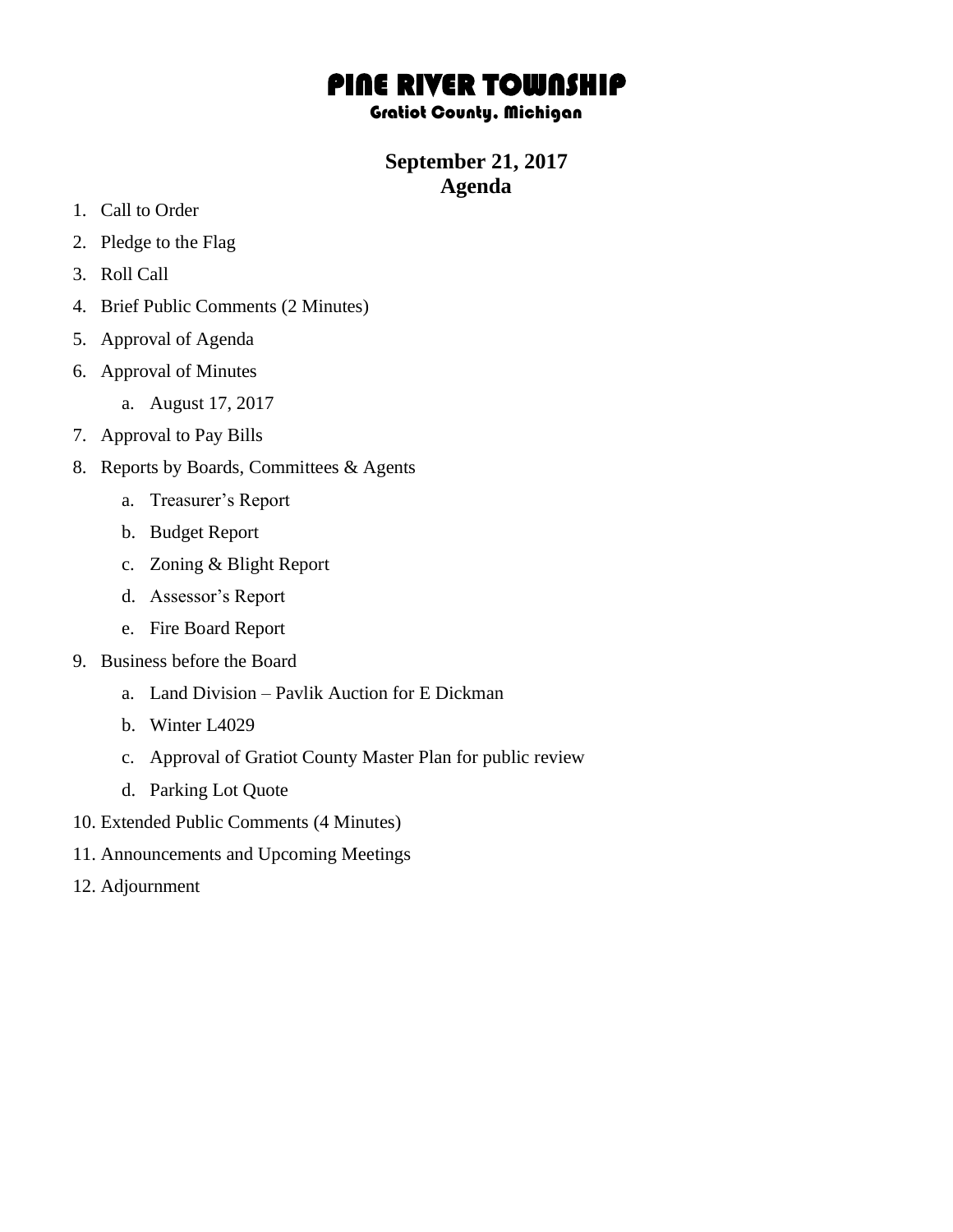## **MINUTES OF THE PINE RIVER TOWNSHIP BOARD MONTHLY MEETING SEPTEMBER 21, 2017**

- 1) The regular monthly meeting of the Pine River Township Board was called to order at 7:04 P.M. by Supervisor Beeson at the Township Hall.
- 2) Pledge the flag: The board and the public said the pledge to the flag.

3) Roll Call: Baker: present, Best: present, Moeggenborg: present, Beeson: present, Whitmore: present. (5) Board members present, (0) absent.

- 4) Brief Public comments (2 minutes): No comments.
- 5) Approve the Agenda: Motion by Best: second by Moeggenborg: to approve the agenda as presented. All present board members approved. Motion carried 5-0..
- 6) Approve the Minutes:

Motion by Moeggenborg: second by Baker: to approve the Regular Meeting Minutes of August 17, 2017. All present board members approved. Motion carried 5-0.

7) Approval to Pay Bills:

Motion made by Moeggenborg: second by Best: to pay bills as presented in the amount of \$58,316.22. All present board members approved. Motion carried 5-0.

- 8) Reports by Boards, Committees & Agents
	- a) Treasurers Report Discussion: Board Reviewed, Bank Reconciliations have been received and reviewed by all present. Placed on file.
	- b) Budget Report Discussion: report placed on file.
	- c) Zoning & Blight Officer Discussion: no report to be placed on file.
	- d) Assessor Report Nothing to report.
	- e) Fire Services Nothing to report.
- 9) Business before the Board
	- a) Land Division Pavlik Auction for E. Dickman

i) Motion made by Moeggenborg: second by Baker: to approve the land division of Parcel # 2912- 019-003-002 into Residual Parcel # 2912-019-003-03 with Child Parcel # (1) 2912-019-003-11 and Child Parcel # (2) 2912-019-003-30. All present board members approved. Motion carried 5-0.

b) Winter L4029

i) Motion made by Baker: second by Moeggenborg: to approve the 2017 Tac Rate Request form L-4029. All present board members approved. Motion carried 5-0.

c) Approval of Gratiot County Master Plan for public review

i) Motion made by Moeggenborg: second by Best: to approve the Gratiot County Master Plan for public review. All present board members approved. Motion carried 5-0.

d) Parking lot quote

i) Discussion: two quotes were reviewed. Will budget for 2017-18. Beeson will contact the two businesses to discuss quote retention.

10) Extended Public Comments (4 Minutes)